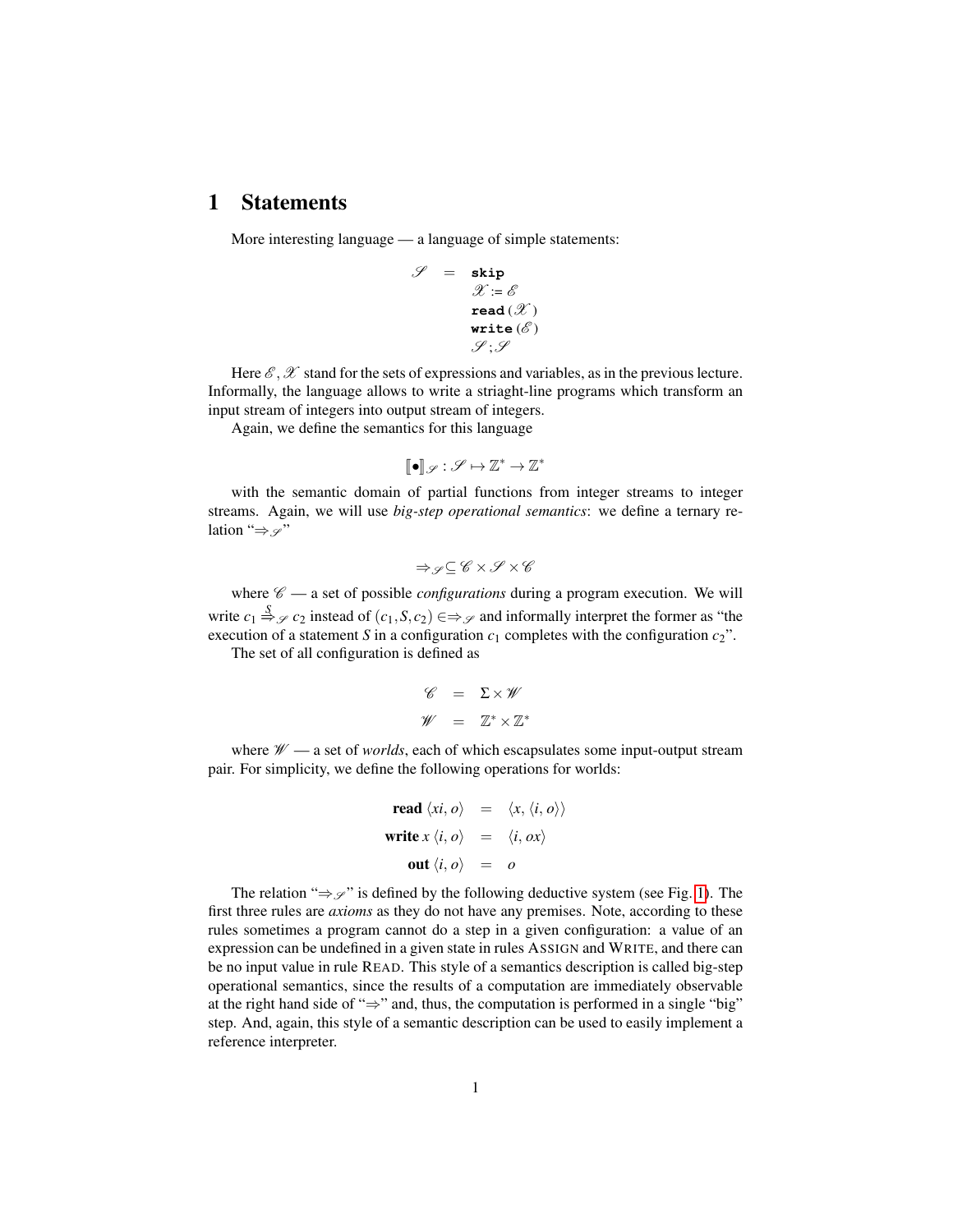$c \xrightarrow{\textbf{skip}} c$  [SKIP]

<span id="page-1-0"></span>
$$
\langle \sigma, \omega \rangle \xrightarrow{\mathbf{x} \ \mathbf{:=}\ e} \mathcal{S} \langle \sigma[x \leftarrow [\![e]\!]_{\mathscr{E}} \sigma], \omega \rangle \tag{Asson}
$$

$$
\langle z, \omega' \rangle = \text{read } \omega
$$

$$
\langle \sigma, \omega \rangle \xrightarrow{\text{read } (x)} \mathcal{S} \langle \sigma[x \leftarrow z], \omega' \rangle
$$
 [Reab]

$$
\langle \sigma, \omega \rangle \xrightarrow{\text{write } (e)} \mathscr{S} \langle \sigma, \text{write } (\llbracket e \rrbracket_{\mathscr{E}} \sigma) \omega \rangle \qquad \qquad [\text{write}]
$$

$$
c_1 \xrightarrow{S_1} \mathcal{S} \downarrow c' \xrightarrow{c'} \mathcal{L} \xrightarrow{S_2} \mathcal{S} \downarrow c_2
$$
\n
$$
c_1 \xrightarrow{S_1; S_2} \mathcal{S} \downarrow c_2
$$
\n[Seq]

## Figure 1: Big-step operational semantics for statements

With the relation " $\Rightarrow \varphi$ " defined we can abbreviate the "surface" semantics for the language of statements:

$$
\frac{\langle \Lambda, \langle i, \varepsilon \rangle \rangle \xrightarrow{S} \mathscr{S} \langle \sigma, \omega \rangle}{\llbracket S \rrbracket \mathscr{S} i = \text{out } \omega}
$$

## 2 Stack Machine

Stack machine is a simple abstract computational device, which can be used as a convenient model to constructively describe the compilation process.

In short, stack machine operates on the same configurations, as the language of statements, plus a stack of integers. The computation, performed by the stack machine, is controlled by a program, which is described as follows:

$$
\mathcal{J} = \text{BINDP} \otimes
$$
  
 
$$
\text{CONST N} \qquad \text{READ} \qquad \text{WRITE}
$$
  
 
$$
\text{L} \mathbf{D} \mathcal{X} \qquad \text{ST } \mathcal{X}
$$
  
 
$$
\mathcal{P} = \mathbf{\varepsilon}
$$
  
 
$$
\mathcal{J} \mathcal{P}
$$

Here the syntax category  $\mathscr I$  stands for *instructions*,  $\mathscr P$  — for *programs*; thus, a program is a finite string of instructions.

The semantics of stack machine program can be described, again, in the form of big-step operational semantics. This time the set of stack machine configurations is

$$
\mathscr{C}_{SM}=\mathbb{Z}^*\times\mathscr{C}
$$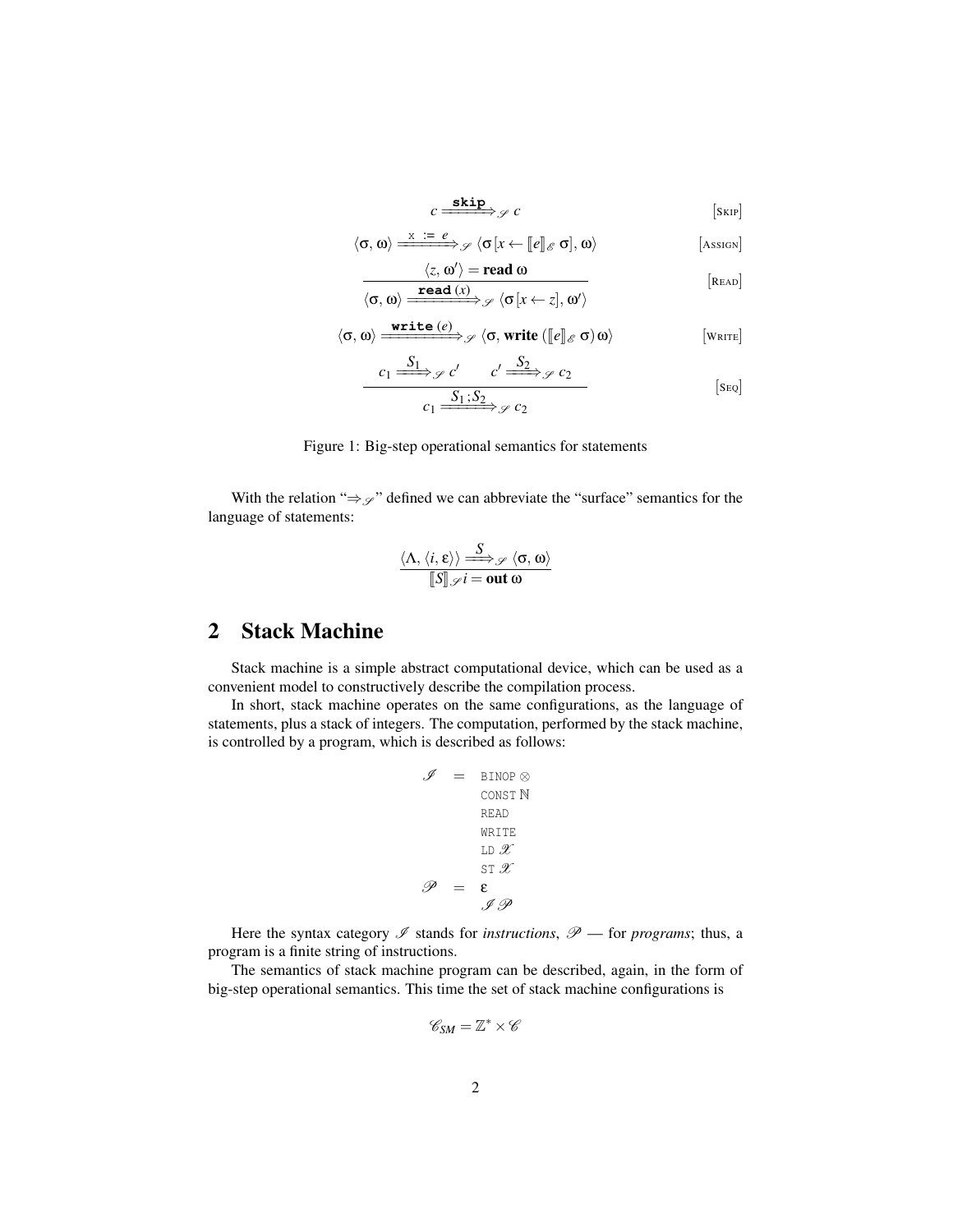$$
c \stackrel{\mathbf{E}}{\Longrightarrow} \mathcal{A} \mathcal{M} \mathcal{C} \qquad \qquad \text{[Stop}_{SM]}
$$

<span id="page-2-0"></span>
$$
\frac{\langle (x \oplus y)s, c \rangle \xrightarrow{P} \mathcal{S} \mathcal{M} \mathcal{C}'}{\langle yxs, c \rangle \xrightarrow{[BINOP \otimes]p} \mathcal{S} \mathcal{M} \mathcal{C}'} \qquad [\text{BINDP}_{SM}]
$$

$$
\frac{\langle zs, c \rangle \stackrel{P}{\Longrightarrow} \mathcal{I} \mathcal{M} \mathcal{C}'}{\langle s, c \rangle \stackrel{\text{[CONST z]}P}{\Longrightarrow} \mathcal{I} \mathcal{M} \mathcal{C}'} \qquad \qquad [\text{Constr}_{\mathcal{M}}]
$$

$$
\langle z, \omega' \rangle = \text{read } \omega, \langle zs, \langle \sigma, \omega' \rangle \rangle \xrightarrow{P} \mathcal{S} \mathcal{M} \mathcal{C}'
$$
\n
$$
\langle s, \langle \sigma, \omega \rangle \rangle \xrightarrow{\text{READ } p} \mathcal{S} \mathcal{M} \mathcal{C}'
$$
\n
$$
\langle s, \langle \sigma, \text{write } z \omega \rangle \rangle \xrightarrow{\text{WRTTE } p} \mathcal{S} \mathcal{M} \mathcal{C}'
$$
\n
$$
\langle zs, \langle \sigma, \omega \rangle \rangle \xrightarrow{\text{WRTTE } p} \mathcal{S} \mathcal{M} \mathcal{C}'
$$
\n
$$
\langle (\sigma x)s, \langle \sigma, \omega \rangle \rangle \xrightarrow{\text{LDA } p} \mathcal{S} \mathcal{M} \mathcal{C}'
$$
\n
$$
\langle s, \langle \sigma, \omega \rangle \rangle \xrightarrow{\text{LDA } p} \mathcal{S} \mathcal{M} \mathcal{C}'
$$
\n
$$
\langle L D_{SM} \rangle
$$

$$
\frac{\langle s, \langle \sigma[x \leftarrow z], \omega \rangle \rangle \xrightarrow{P} \mathscr{S}_{\mathcal{M}} c'}{\langle zs, \langle \sigma, \omega \rangle \rangle \xrightarrow{\text{[ST } x | p} \mathscr{S}_{\mathcal{M}} c'} \qquad [\text{sr}_{\mathcal{M}}]
$$

Figure 2: Big-step operational semantics for stack machine

where the first component is a stack, and the second — a configuration as in the semantics of statement language. The rules are shown on Fig. [2;](#page-2-0) note, now we have one axiom and six inference rules (one per instruction).

As for the statement, with the aid of the relation " $\Rightarrow$   $\mathscr{S}_{\mathscr{M}}$ " we can define the surface semantics of stack machine:

$$
\frac{\langle \varepsilon, \langle \Lambda, \langle i, \varepsilon \rangle \rangle \rangle \xrightarrow{P} \mathscr{S}_{\mathscr{M}} \langle s, \langle \sigma, \omega \rangle \rangle}{[\![p]\!]_{\mathscr{S}_{\mathscr{M}}} i = \text{out } \omega}
$$

## 3 A Compiler for the Stack Machine

A compiler of the statement language into the stack machine is a total mapping

$$
[\![\bullet]\!]^{comp} : \mathscr{S} \mapsto \mathscr{P}
$$

We can describe the compiler in the form of denotational semantics for the source language. In fact, we can treat the compiler as a *static* semantics, which maps each program into its stack machine equivalent.